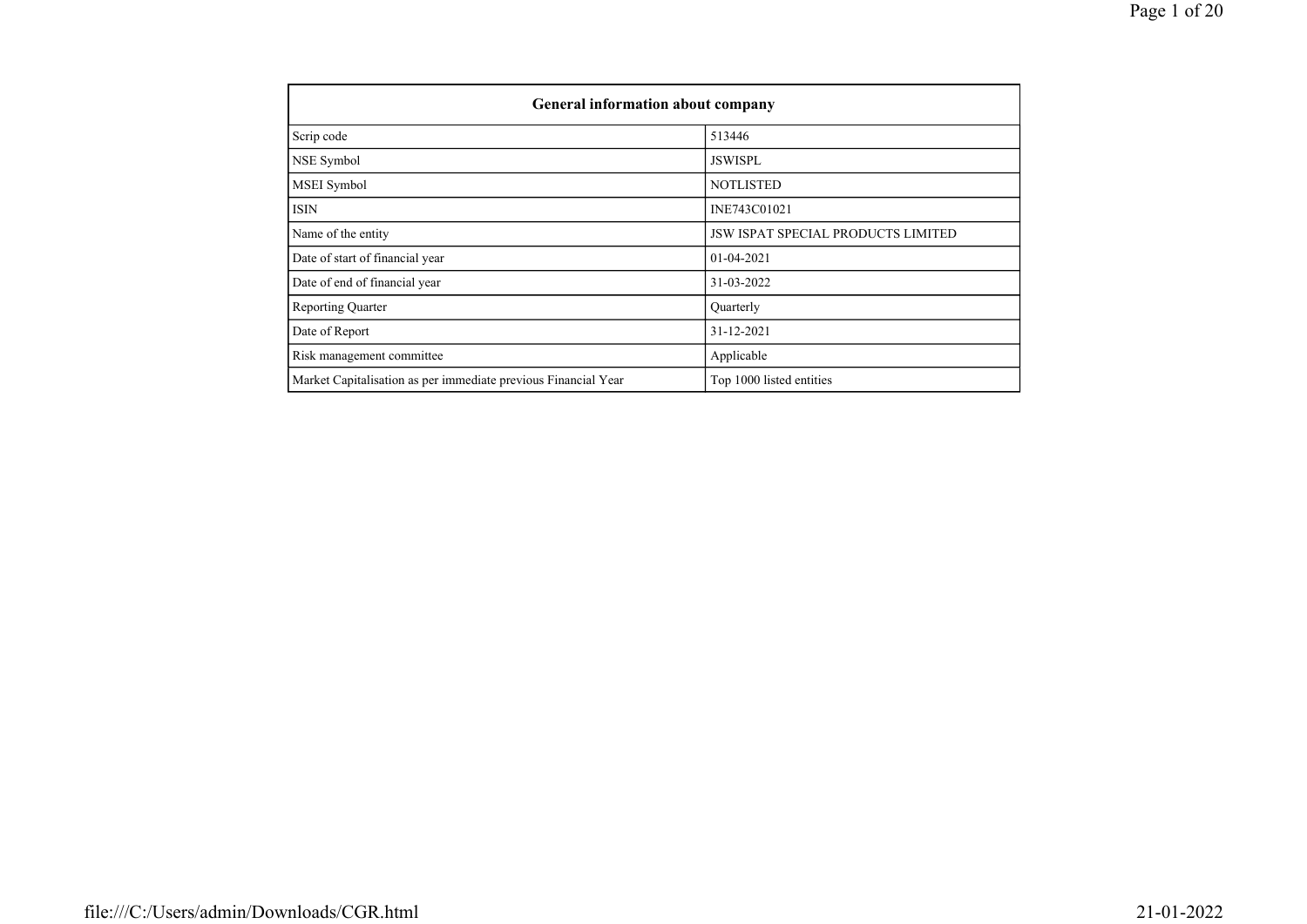|                |                      |                                                   |            |            |                                                       |                            |                               |                          |                                                                                                      |                                             | <b>Annexure I</b>                                         |                            |                      |                                            |                                                                                                                                                |                                                                                                                                                                   |                                                                                                                                                                          |                                                                                                                                                                                                         |                                      |                                             |
|----------------|----------------------|---------------------------------------------------|------------|------------|-------------------------------------------------------|----------------------------|-------------------------------|--------------------------|------------------------------------------------------------------------------------------------------|---------------------------------------------|-----------------------------------------------------------|----------------------------|----------------------|--------------------------------------------|------------------------------------------------------------------------------------------------------------------------------------------------|-------------------------------------------------------------------------------------------------------------------------------------------------------------------|--------------------------------------------------------------------------------------------------------------------------------------------------------------------------|---------------------------------------------------------------------------------------------------------------------------------------------------------------------------------------------------------|--------------------------------------|---------------------------------------------|
|                |                      |                                                   |            |            |                                                       |                            |                               |                          | Annexure I to be submitted by listed entity on quarterly basis                                       |                                             |                                                           |                            |                      |                                            |                                                                                                                                                |                                                                                                                                                                   |                                                                                                                                                                          |                                                                                                                                                                                                         |                                      |                                             |
|                |                      |                                                   |            |            |                                                       |                            |                               |                          |                                                                                                      |                                             | I. Composition of Board of Directors                      |                            |                      |                                            |                                                                                                                                                |                                                                                                                                                                   |                                                                                                                                                                          |                                                                                                                                                                                                         |                                      |                                             |
|                |                      |                                                   |            |            |                                                       |                            |                               |                          | Disclosure of notes on composition of board of directors explanatory                                 |                                             |                                                           |                            |                      |                                            |                                                                                                                                                |                                                                                                                                                                   |                                                                                                                                                                          |                                                                                                                                                                                                         |                                      |                                             |
|                |                      |                                                   |            |            |                                                       |                            |                               |                          |                                                                                                      |                                             | Whether the listed entity has a Regular Chairperson   Yes |                            |                      |                                            |                                                                                                                                                |                                                                                                                                                                   |                                                                                                                                                                          |                                                                                                                                                                                                         |                                      |                                             |
|                |                      |                                                   |            |            |                                                       |                            |                               |                          |                                                                                                      |                                             | Whether Chairperson is related to MD or CEO No            |                            |                      |                                            |                                                                                                                                                |                                                                                                                                                                   |                                                                                                                                                                          |                                                                                                                                                                                                         |                                      |                                             |
| <b>Sr</b>      | Title<br>(Mr)<br>Ms) | Name of<br>the<br>Director                        | PAN        | <b>DIN</b> | Category 1<br>of directors                            | Category 2<br>of directors | Category<br>3 of<br>directors | Date<br>of<br>Birth      | Whether<br>special<br>resolution<br>passed?<br>[Refer Reg.<br>$17(1A)$ of<br>Listing<br>Regulations] | Date of<br>passing<br>special<br>resolution | <b>Initial Date</b><br>$\sigma$ f<br>appointment          | Date of Re-<br>appointment | Date of<br>cessation | Tenure<br>of<br>director<br>(in<br>months) | No of<br>Directorship<br>in listed<br>entities<br>including<br>this listed<br>entity (Refer<br>Regulation<br>17A of<br>Listing<br>Regulations) | No of<br>Independent<br>Directorship<br>in listed<br>entities<br>including<br>this listed<br>entity (Refer<br>Regulation<br>$17A(1)$ of<br>Listing<br>Regulations | Number of<br>memberships<br>in Audit/<br>Stakeholder<br>Committee(s)<br>including this<br>listed entity<br>(Refer<br>Regulation<br>$26(1)$ of<br>Listing<br>Regulations) | No of post of<br>Chairperson<br>in Audit/<br>Stakeholder<br>Committee<br>held in listed<br>entities<br>including<br>this listed<br>entity (Refer<br>Regulation<br>$26(1)$ of<br>Listing<br>Regulations) | Notes for<br>not<br>providing<br>PAN | Notes for<br>not<br>providing<br><b>DIN</b> |
|                | Mr                   | Jyotin<br>Kantilal<br>Mehta                       | AAHPM2575M | 00033518   | Non-<br>Executive -<br>Independent<br>Director        | Chairperson                |                               | $16-$<br>$02 -$<br>1958  | NA                                                                                                   |                                             | 30-07-2018                                                | 30-07-2018                 |                      | 19                                         | $\mathbf{3}$                                                                                                                                   | 3                                                                                                                                                                 | 5                                                                                                                                                                        | $\sim$                                                                                                                                                                                                  |                                      |                                             |
| $\overline{2}$ | Mrs                  | Anuradha<br>Ambar<br>Bajpai                       | AAIPB5210D | 07128141   | Non-<br>Executive -<br>Independent<br>Director        | Not<br>Applicable          |                               | $15 -$<br>$06 -$<br>1967 | <b>NA</b>                                                                                            |                                             | 30-07-2018                                                | 30-07-2018                 |                      | 19                                         |                                                                                                                                                |                                                                                                                                                                   | 2                                                                                                                                                                        | $\sim$                                                                                                                                                                                                  |                                      |                                             |
| 3              | Mr                   | Seshagiri<br>Rao<br>Metlapalli<br>Venkata<br>Stya | AAFPM4928C | 00029136   | Non-<br>Executive -<br>Non<br>Independent<br>Director | Not<br>Applicable          |                               | $15 -$<br>$01 -$<br>1958 | <b>NA</b>                                                                                            |                                             | 31-08-2018 31-08-2018                                     |                            | $22 - 11 -$<br>2021  |                                            |                                                                                                                                                | $\Omega$                                                                                                                                                          |                                                                                                                                                                          |                                                                                                                                                                                                         |                                      |                                             |
|                | Mr                   | Sanjay<br>Kumar                                   | ACNPK2698B | 07929953   | Non-<br>Executive -<br>Non<br>Independent<br>Director | Not<br>Applicable          |                               | $02 -$<br>$08 -$<br>1962 | <b>NA</b>                                                                                            |                                             | 31-08-2018                                                | 31-08-2018                 |                      |                                            |                                                                                                                                                | $\mathbf{0}$                                                                                                                                                      | $\mathbf{0}$                                                                                                                                                             | $\Omega$                                                                                                                                                                                                |                                      |                                             |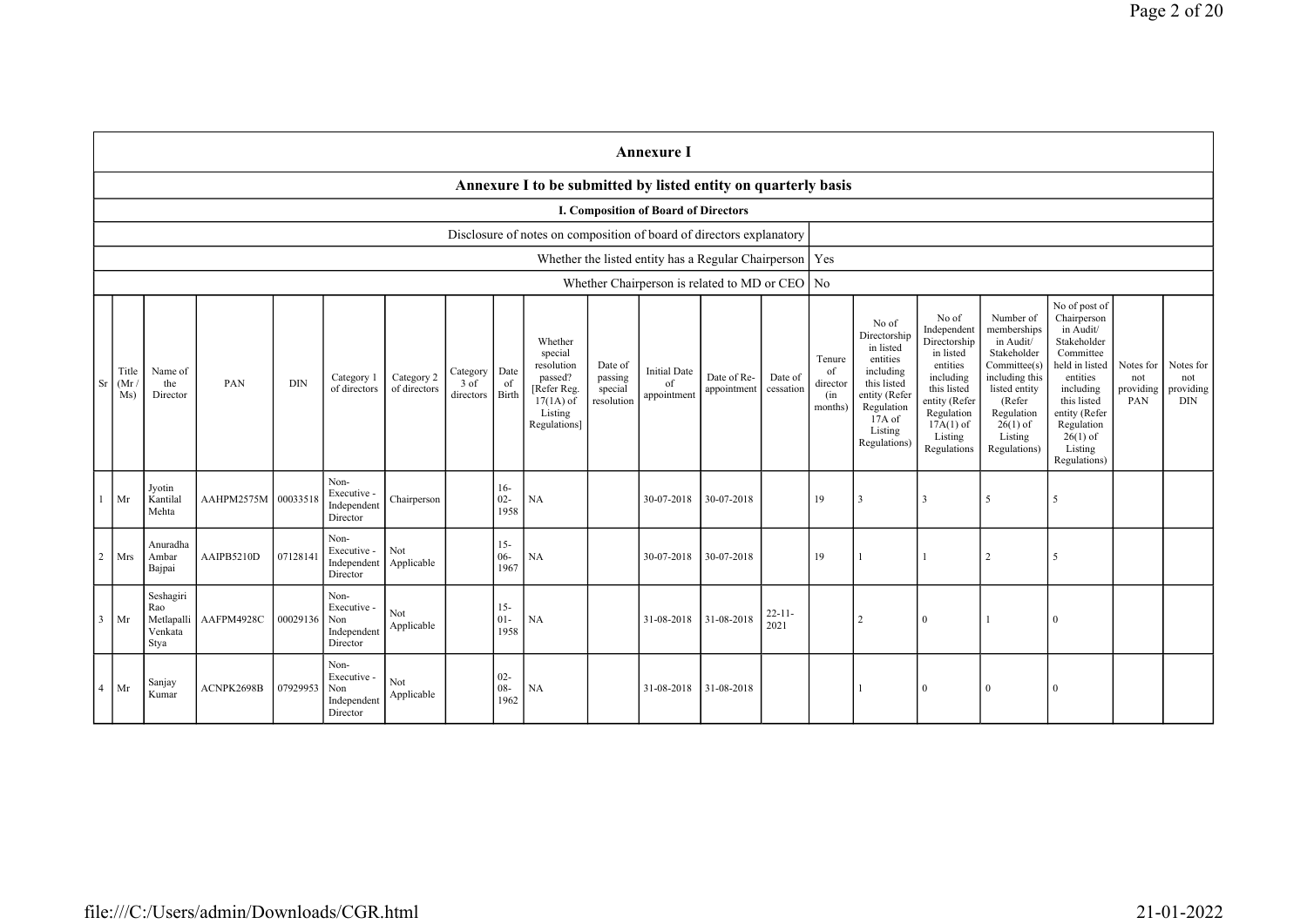|                | <b>I. Composition of Board of Directors</b> |                                 |            |            |                                                       |                                 |                                 |                          |                                                                                                      |                                             |                                          |                            |                      |                                            |                                                                                                                                                |                                                                                                                                                                      |                                                                                                                                                                           |                                                                                                                                                  |
|----------------|---------------------------------------------|---------------------------------|------------|------------|-------------------------------------------------------|---------------------------------|---------------------------------|--------------------------|------------------------------------------------------------------------------------------------------|---------------------------------------------|------------------------------------------|----------------------------|----------------------|--------------------------------------------|------------------------------------------------------------------------------------------------------------------------------------------------|----------------------------------------------------------------------------------------------------------------------------------------------------------------------|---------------------------------------------------------------------------------------------------------------------------------------------------------------------------|--------------------------------------------------------------------------------------------------------------------------------------------------|
|                |                                             |                                 |            |            |                                                       |                                 |                                 |                          | Disclosure of notes on composition of board of directors explanatory                                 |                                             |                                          |                            |                      |                                            |                                                                                                                                                |                                                                                                                                                                      |                                                                                                                                                                           |                                                                                                                                                  |
|                |                                             |                                 |            |            |                                                       |                                 |                                 |                          | Whether the listed entity has a Regular Chairperson                                                  |                                             |                                          |                            |                      |                                            |                                                                                                                                                |                                                                                                                                                                      |                                                                                                                                                                           |                                                                                                                                                  |
| <sub>Sr</sub>  | Title<br>(Mr)<br>Ms)                        | Name of the<br>Director         | PAN        | <b>DIN</b> | Category 1<br>of directors                            | Category<br>$2$ of<br>directors | Category<br>$3$ of<br>directors | Date<br>of<br>Birth      | Whether<br>special<br>resolution<br>passed?<br>[Refer Reg.<br>$17(1A)$ of<br>Listing<br>Regulations] | Date of<br>passing<br>special<br>resolution | <b>Initial Date</b><br>of<br>appointment | Date of Re-<br>appointment | Date of<br>cessation | Tenure<br>of<br>director<br>(in<br>months) | No of<br>Directorship<br>in listed<br>entities<br>including<br>this listed<br>entity (Refer<br>Regulation<br>17A of<br>Listing<br>Regulations) | No of<br>Independent<br>Directorship<br>in listed<br>entities<br>including<br>this listed<br>entity<br>(Refer<br>Regulation<br>$17A(1)$ of<br>Listing<br>Regulations | Number of<br>memberships<br>in Audit/<br>Stakeholder<br>Committee<br>(s) including<br>this listed<br>entity (Refer<br>Regulation<br>$26(1)$ of<br>Listing<br>Regulations) | No of<br>$\mathbf 0$<br>Chairt<br>in A<br>Stakel<br>Comr<br>hele<br>list<br>enti<br>inclu<br>this 1<br>entity<br>Regu<br>26(1)<br>List<br>Regula |
| 5              | Mr                                          | Nikhil Omprakash<br>Gahrotra    | AEIPG2582H | 01277756   | Non-<br>Executive -<br>Non<br>Independent<br>Director | Not<br>Applicable               |                                 | $08 -$<br>$07 -$<br>1979 | NA                                                                                                   |                                             | 31-08-2018                               | 31-08-2018                 |                      |                                            |                                                                                                                                                | $\Omega$                                                                                                                                                             | $\overline{4}$                                                                                                                                                            | $\theta$                                                                                                                                         |
| 6              | Mr                                          | Kaushik<br>Subramaniam          | ATZPS3233K | 08190548   | Non-<br>Executive -<br>Non<br>Independent<br>Director | Not<br>Applicable               |                                 | $15 -$<br>$07 -$<br>1985 | <b>NA</b>                                                                                            |                                             | 19-01-2021                               | 19-01-2021                 |                      |                                            |                                                                                                                                                | $\Omega$                                                                                                                                                             | $\Omega$                                                                                                                                                                  | $\Omega$                                                                                                                                         |
| $\overline{7}$ | Mr                                          | Thirukkoteeswaran<br>Mohan Babu | AEBPB2227D | 09169018   | Executive<br>Director                                 | Not<br>Applicable               |                                 | $04-$<br>$12 -$<br>1962  | NA                                                                                                   |                                             | 01-06-2021                               | 01-06-2021                 |                      |                                            |                                                                                                                                                | $\Omega$                                                                                                                                                             |                                                                                                                                                                           | $\theta$                                                                                                                                         |
| 8              | Mr                                          | Krishna Deshika                 | ACUPD9945P | 00019307   | Non-<br>Executive -<br>Independent<br>Director        | Not<br>Applicable               |                                 | $21 -$<br>$10-$<br>1955  | <b>NA</b>                                                                                            |                                             | 20-07-2021                               | 20-07-2021                 |                      | 55                                         |                                                                                                                                                |                                                                                                                                                                      | $\Omega$                                                                                                                                                                  |                                                                                                                                                  |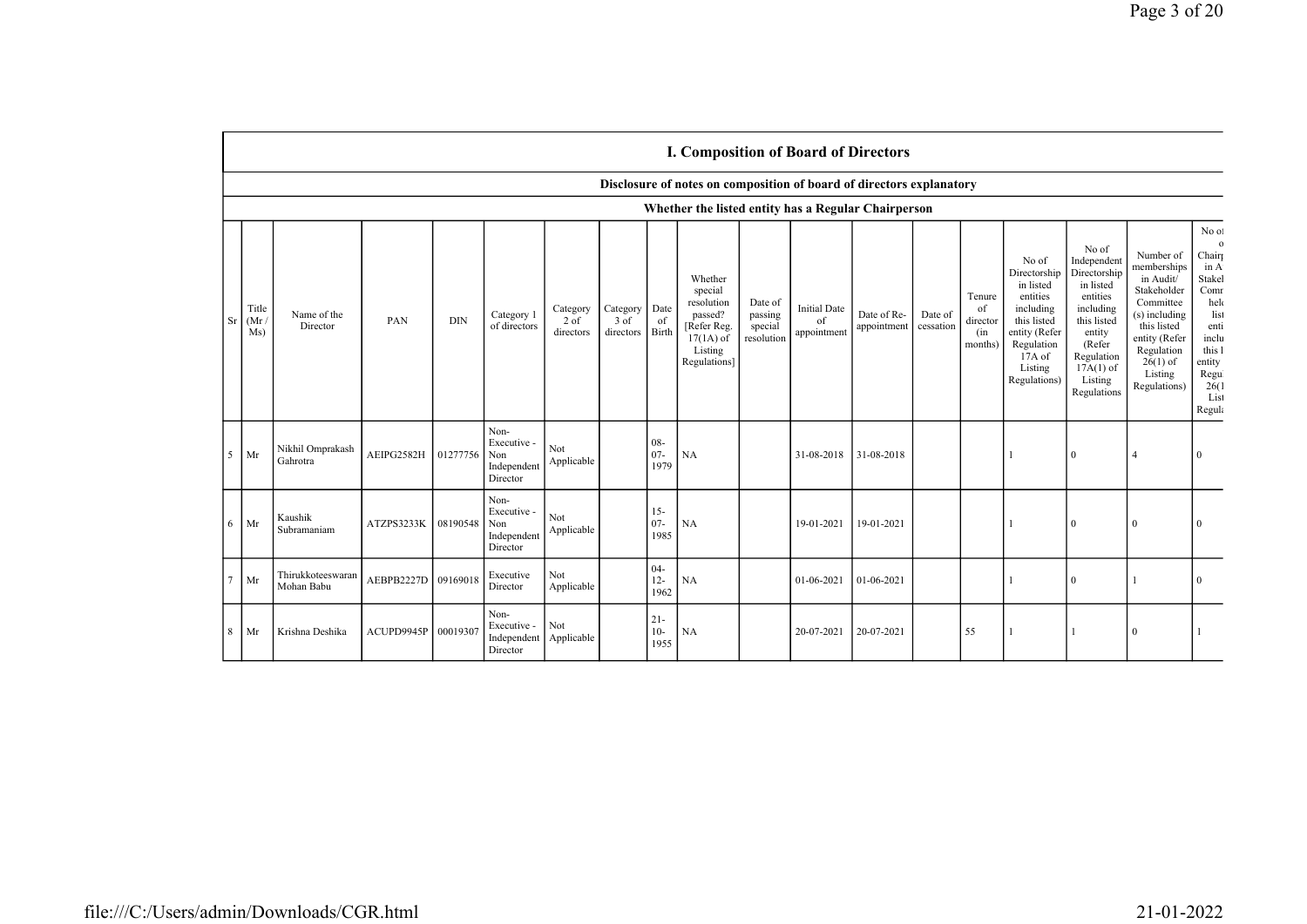|             | <b>I. Composition of Board of Directors</b> |                                                                                                                             |            |            |                                                       |                                 |                                 |                         |                                                                                                      |                                             |                                          |                            |                      |                                            |                                                                                                                                                |                                                                                                                                                                      |                                                                                                                                                                           |                                                                                                                                                                                                               |         |
|-------------|---------------------------------------------|-----------------------------------------------------------------------------------------------------------------------------|------------|------------|-------------------------------------------------------|---------------------------------|---------------------------------|-------------------------|------------------------------------------------------------------------------------------------------|---------------------------------------------|------------------------------------------|----------------------------|----------------------|--------------------------------------------|------------------------------------------------------------------------------------------------------------------------------------------------|----------------------------------------------------------------------------------------------------------------------------------------------------------------------|---------------------------------------------------------------------------------------------------------------------------------------------------------------------------|---------------------------------------------------------------------------------------------------------------------------------------------------------------------------------------------------------------|---------|
|             |                                             | Disclosure of notes on composition of board of directors explanatory<br>Whether the listed entity has a Regular Chairperson |            |            |                                                       |                                 |                                 |                         |                                                                                                      |                                             |                                          |                            |                      |                                            |                                                                                                                                                |                                                                                                                                                                      |                                                                                                                                                                           |                                                                                                                                                                                                               |         |
| Sr          | Title<br>(Mr)<br>Ms)                        | Name of<br>the<br>Director                                                                                                  | PAN        | <b>DIN</b> | Category 1<br>of directors                            | Category<br>$2$ of<br>directors | Category  <br>3 of<br>directors | Date<br>of<br>Birth     | Whether<br>special<br>resolution<br>passed?<br>[Refer Reg.<br>$17(1A)$ of<br>Listing<br>Regulations] | Date of<br>passing<br>special<br>resolution | <b>Initial Date</b><br>of<br>appointment | Date of Re-<br>appointment | Date of<br>cessation | Tenure<br>of<br>director<br>(in<br>months) | No of<br>Directorship<br>in listed<br>entities<br>including<br>this listed<br>entity (Refer<br>Regulation<br>17A of<br>Listing<br>Regulations) | No of<br>Independent<br>Directorship<br>in listed<br>entities<br>including<br>this listed<br>entity<br>(Refer<br>Regulation<br>$17A(1)$ of<br>Listing<br>Regulations | Number of<br>memberships<br>in Audit/<br>Stakeholder<br>Committee<br>(s) including<br>this listed<br>entity (Refer<br>Regulation<br>$26(1)$ of<br>Listing<br>Regulations) | No of post<br>of<br>Chairperson<br>in Audit/<br>Stakeholder<br>Committee<br>held in<br>listed<br>entities<br>including<br>this listed<br>entity (Refer<br>Regulation<br>$26(1)$ of<br>Listing<br>Regulations) | N<br>pr |
| $\mathbf Q$ | Mr                                          | Naresh<br>Kumar<br>Hashmat<br>Rai<br>Lalwani                                                                                | ACAPL3349P | 07587109   | Non-<br>Executive -<br>Non<br>Independent<br>Director | Not<br>Applicable               |                                 | $11-$<br>$01 -$<br>1975 | NA                                                                                                   |                                             | 24-12-2021                               | 24-12-2021                 |                      |                                            |                                                                                                                                                |                                                                                                                                                                      | $\theta$                                                                                                                                                                  |                                                                                                                                                                                                               |         |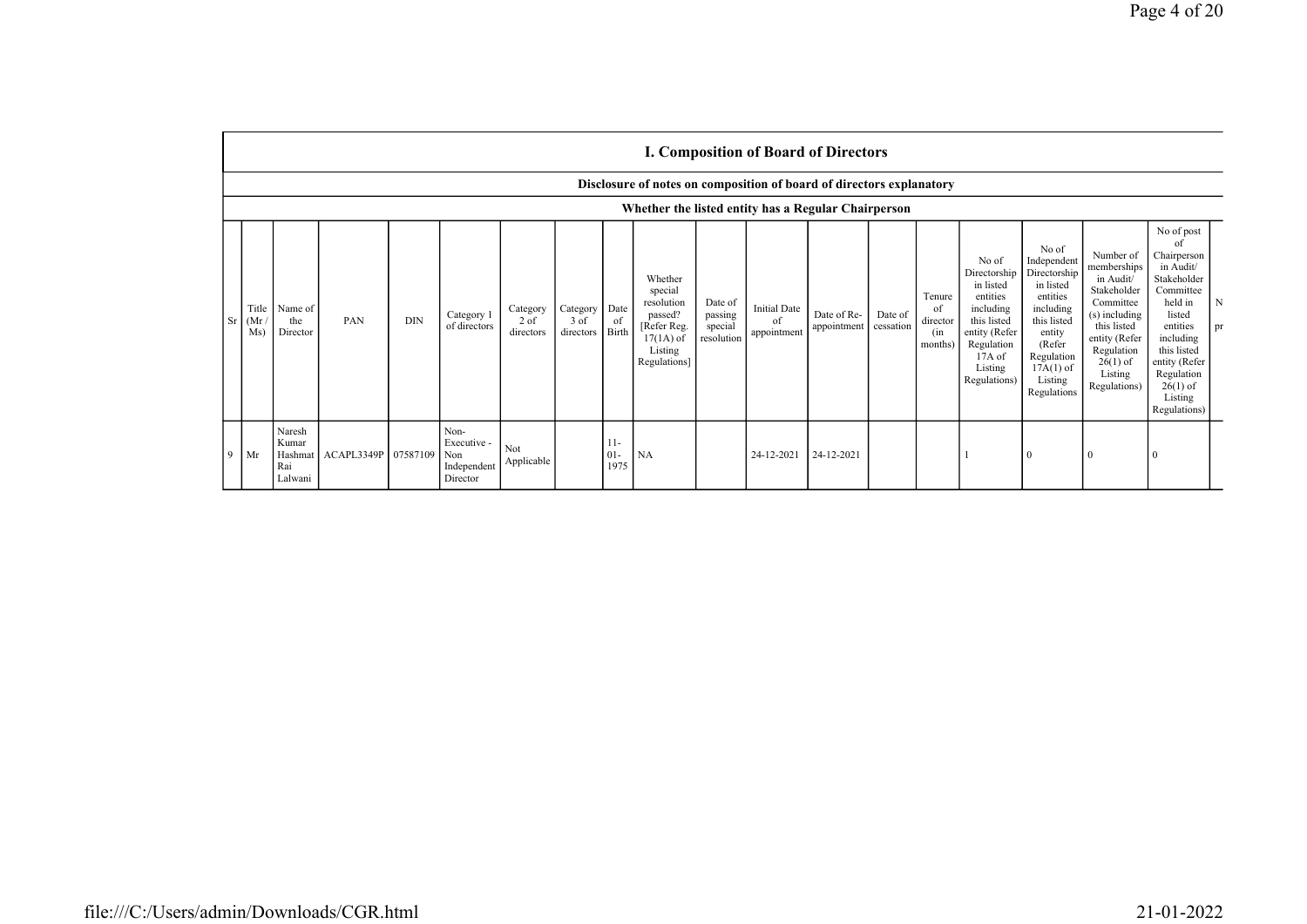|                | <b>Audit Committee Details</b> |                              |                                                             |                            |                        |                      |         |
|----------------|--------------------------------|------------------------------|-------------------------------------------------------------|----------------------------|------------------------|----------------------|---------|
|                |                                |                              | Whether the Audit Committee has a Regular Chairperson   Yes |                            |                        |                      |         |
| <b>Sr</b>      | DIN<br>Number                  | Name of Committee<br>members | Category 1 of directors                                     | Category 2 of<br>directors | Date of<br>Appointment | Date of<br>Cessation | Remarks |
|                | 07128141                       | Anuradha Ambar<br>Bajpai     | Non-Executive - Independent<br>Director                     | Chairperson                | 31-08-2018             |                      |         |
| $\overline{2}$ | 00033518                       | Jyotin Kantilal Mehta        | Non-Executive - Independent<br>Director                     | Member                     | 31-08-2018             |                      |         |
|                | 01277756                       | Nikhil Omprakash<br>Gahrotra | Non-Executive - Non<br>Independent Director                 | Member                     | 31-08-2018             |                      |         |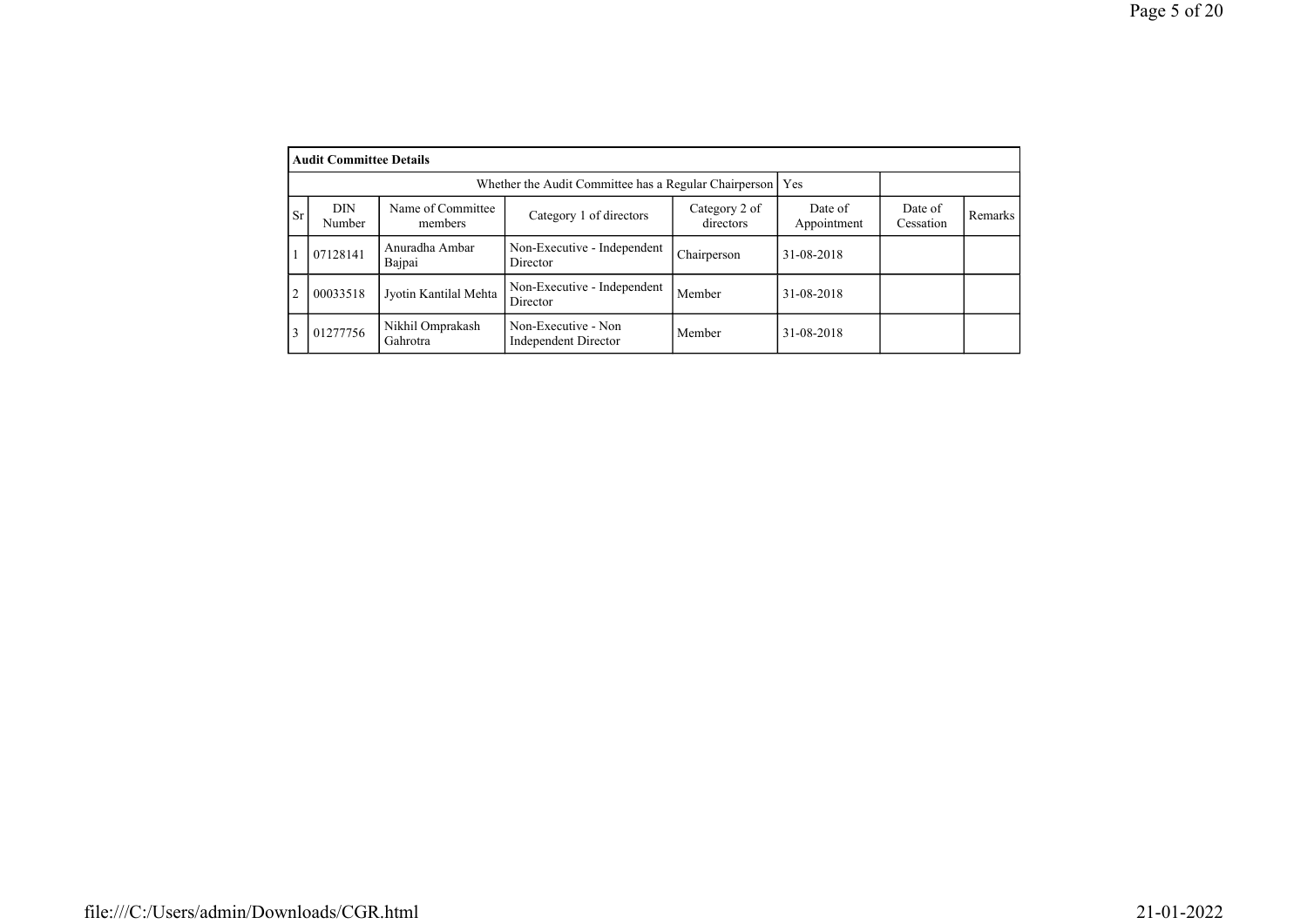|           |                      | Nomination and remuneration committee |                                                                                   |                            |                        |                      |         |
|-----------|----------------------|---------------------------------------|-----------------------------------------------------------------------------------|----------------------------|------------------------|----------------------|---------|
|           |                      |                                       | Whether the Nomination and remuneration committee has a Regular Chairperson   Yes |                            |                        |                      |         |
| <b>Sr</b> | <b>DIN</b><br>Number | Name of Committee<br>members          | Category 1 of directors                                                           | Category 2 of<br>directors | Date of<br>Appointment | Date of<br>Cessation | Remarks |
|           | 07128141             | Anuradha Ambar<br>Bajpai              | Non-Executive - Independent<br>Director                                           | Chairperson                | $01-06-2021$           |                      |         |
| 2         | 01277756             | Nikhil Omprakash<br>Gahrotra          | Non-Executive - Non<br>Independent Director                                       | Member                     | 31-08-2018             |                      |         |
| 3         | 00033518             | Jyotin Kantilal Mehta                 | Non-Executive - Independent<br>Director                                           | Member                     | 31-08-2018             |                      |         |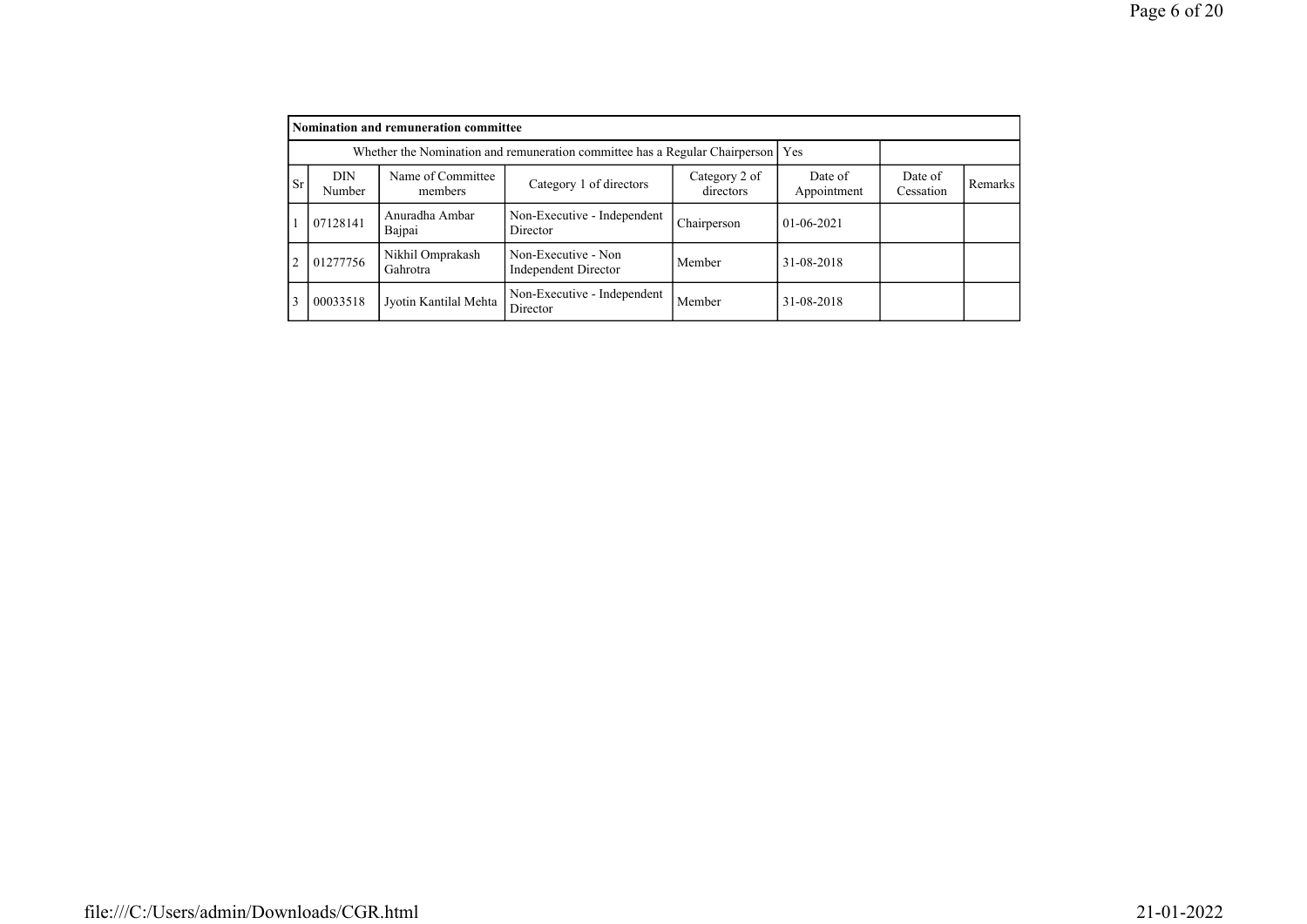|                |                      | <b>Stakeholders Relationship Committee</b> |                                                                                 |                            |                        |                      |         |
|----------------|----------------------|--------------------------------------------|---------------------------------------------------------------------------------|----------------------------|------------------------|----------------------|---------|
|                |                      |                                            | Whether the Stakeholders Relationship Committee has a Regular Chairperson   Yes |                            |                        |                      |         |
| <b>Sr</b>      | <b>DIN</b><br>Number | Name of Committee<br>members               | Category 1 of directors                                                         | Category 2 of<br>directors | Date of<br>Appointment | Date of<br>Cessation | Remarks |
|                | 07128141             | Anuradha Ambar Bajpai                      | Non-Executive -<br>Independent Director                                         | Chairperson                | 31-08-2018             |                      |         |
| $\overline{2}$ | 01277756             | Nikhil Omprakash<br>Gahrotra               | Non-Executive - Non<br>Independent Director                                     | Member                     | 31-08-2018             |                      |         |
| 3              | 09169018             | Thirukkoteeswaran<br>Mohan Babu            | <b>Executive Director</b>                                                       | Member                     | $01 - 06 - 2021$       |                      |         |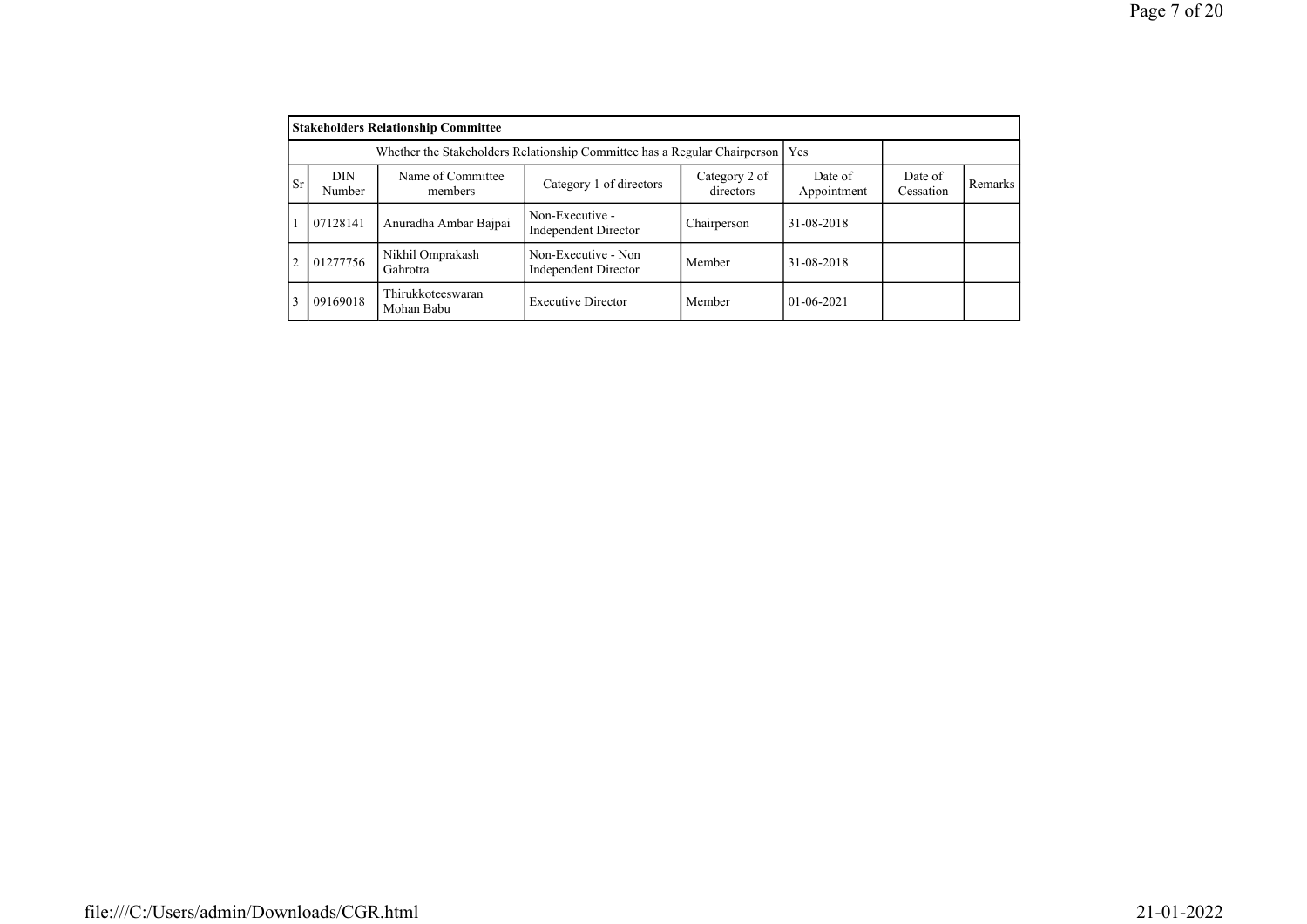|                |               | <b>Risk Management Committee</b> |                                                                      |                            |                        |                      |         |
|----------------|---------------|----------------------------------|----------------------------------------------------------------------|----------------------------|------------------------|----------------------|---------|
|                |               |                                  | Whether the Risk Management Committee has a Regular Chairperson   No |                            |                        |                      |         |
| <b>Sr</b>      | DIN<br>Number | Name of Committee<br>members     | Category 1 of directors                                              | Category 2 of<br>directors | Date of<br>Appointment | Date of<br>Cessation | Remarks |
|                | 07128141      | Anuradha Ambar Bajpai            | Non-Executive -<br>Independent Director                              | Member                     | $01-06-2021$           |                      |         |
| $\overline{c}$ | 01277756      | Nikhil Omprakash<br>Gahrotra     | Non-Executive - Non<br>Independent Director                          | Member                     | $01-06-2021$           |                      |         |
| 3              | 09169018      | Thirukkoteeswaran<br>Mohan Babu  | <b>Executive Director</b>                                            | Member                     | $01 - 06 - 2021$       |                      |         |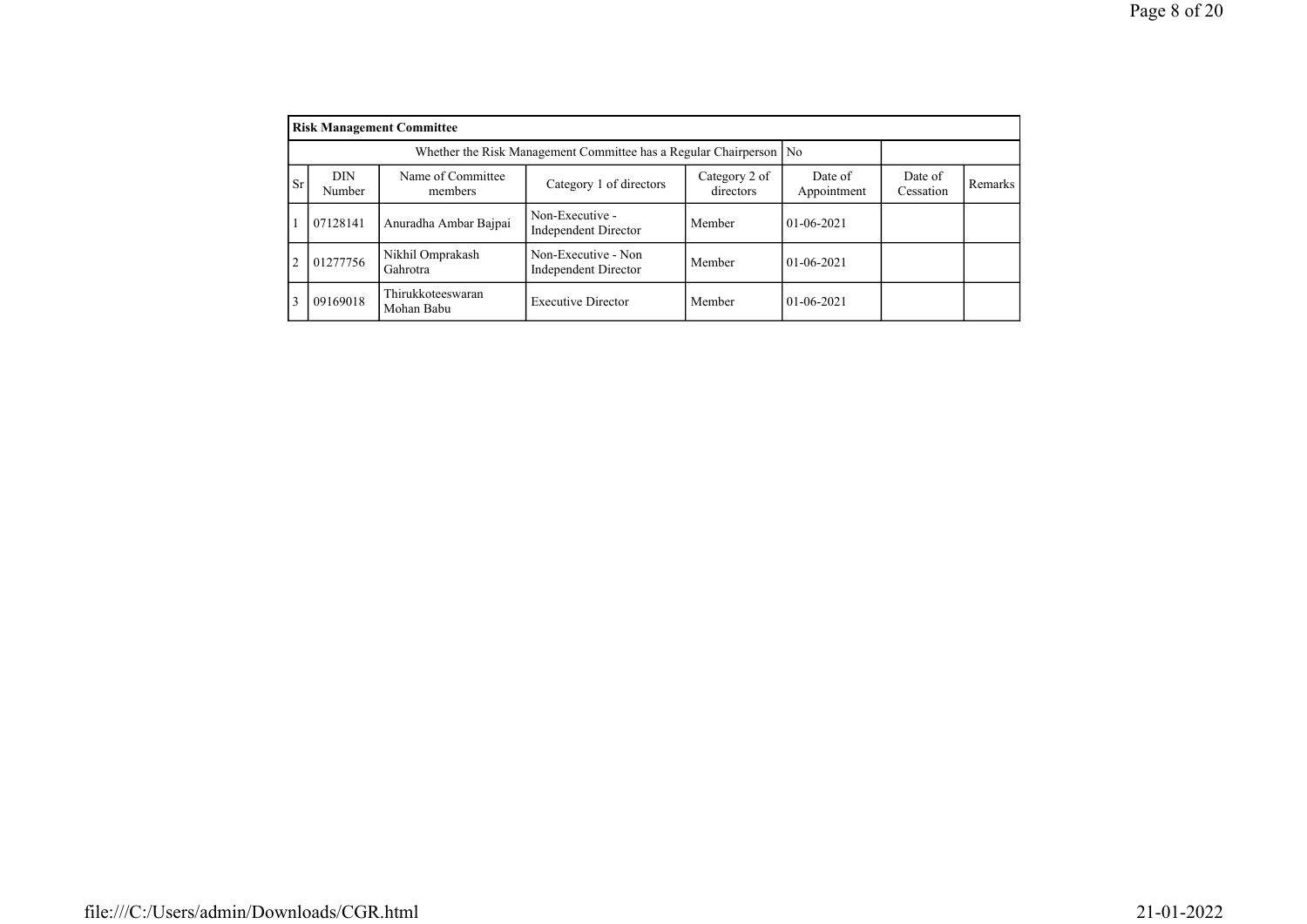|                | <b>Corporate Social Responsibility Committee</b> |                                 |                                                                                       |                            |                        |                      |         |  |  |  |
|----------------|--------------------------------------------------|---------------------------------|---------------------------------------------------------------------------------------|----------------------------|------------------------|----------------------|---------|--|--|--|
|                |                                                  |                                 | Whether the Corporate Social Responsibility Committee has a Regular Chairperson   Yes |                            |                        |                      |         |  |  |  |
| <b>Sr</b>      | <b>DIN</b><br>Number                             | Name of Committee<br>members    | Category 1 of directors                                                               | Category 2 of<br>directors | Date of<br>Appointment | Date of<br>Cessation | Remarks |  |  |  |
|                | 01277756                                         | Nikhil Omprakash<br>Gahrotra    | Non-Executive - Non<br>Independent Director                                           | Chairperson                | 15-10-2018             |                      |         |  |  |  |
| $\overline{2}$ | 00033518                                         | Jyotin Kantilal Mehta           | Non-Executive -<br><b>Independent Director</b>                                        | Member                     | 15-10-2018             |                      |         |  |  |  |
| 3              | 09169018                                         | Thirukkoteeswaran<br>Mohan Babu | <b>Executive Director</b>                                                             | Member                     | $01-06-2021$           |                      |         |  |  |  |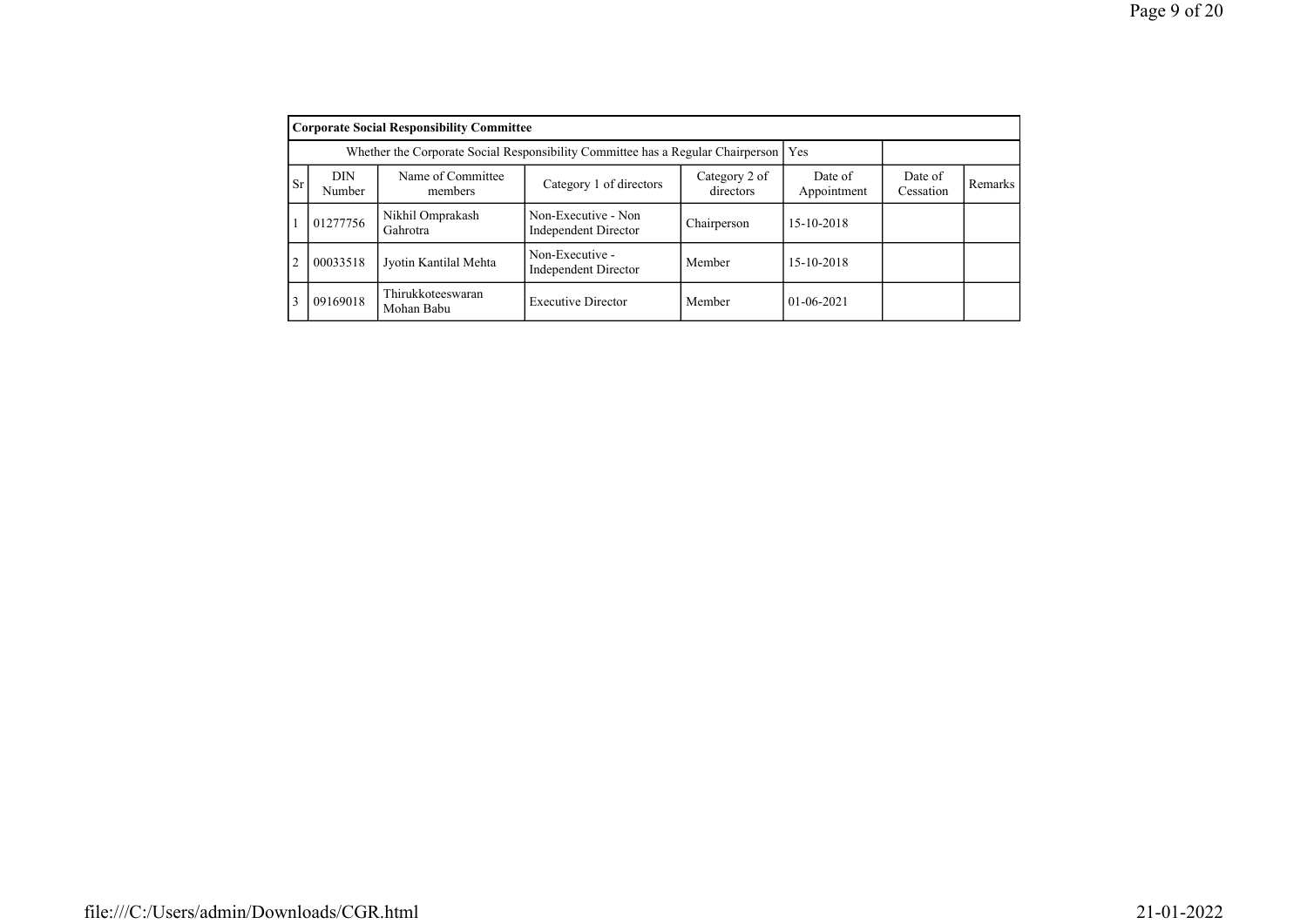| <b>Other Committee</b> |                                                                                                                                     |  |  |
|------------------------|-------------------------------------------------------------------------------------------------------------------------------------|--|--|
|                        | Sr   DIN Number   Name of Committee members   Name of other committee   Category 1 of directors   Category 2 of directors   Remarks |  |  |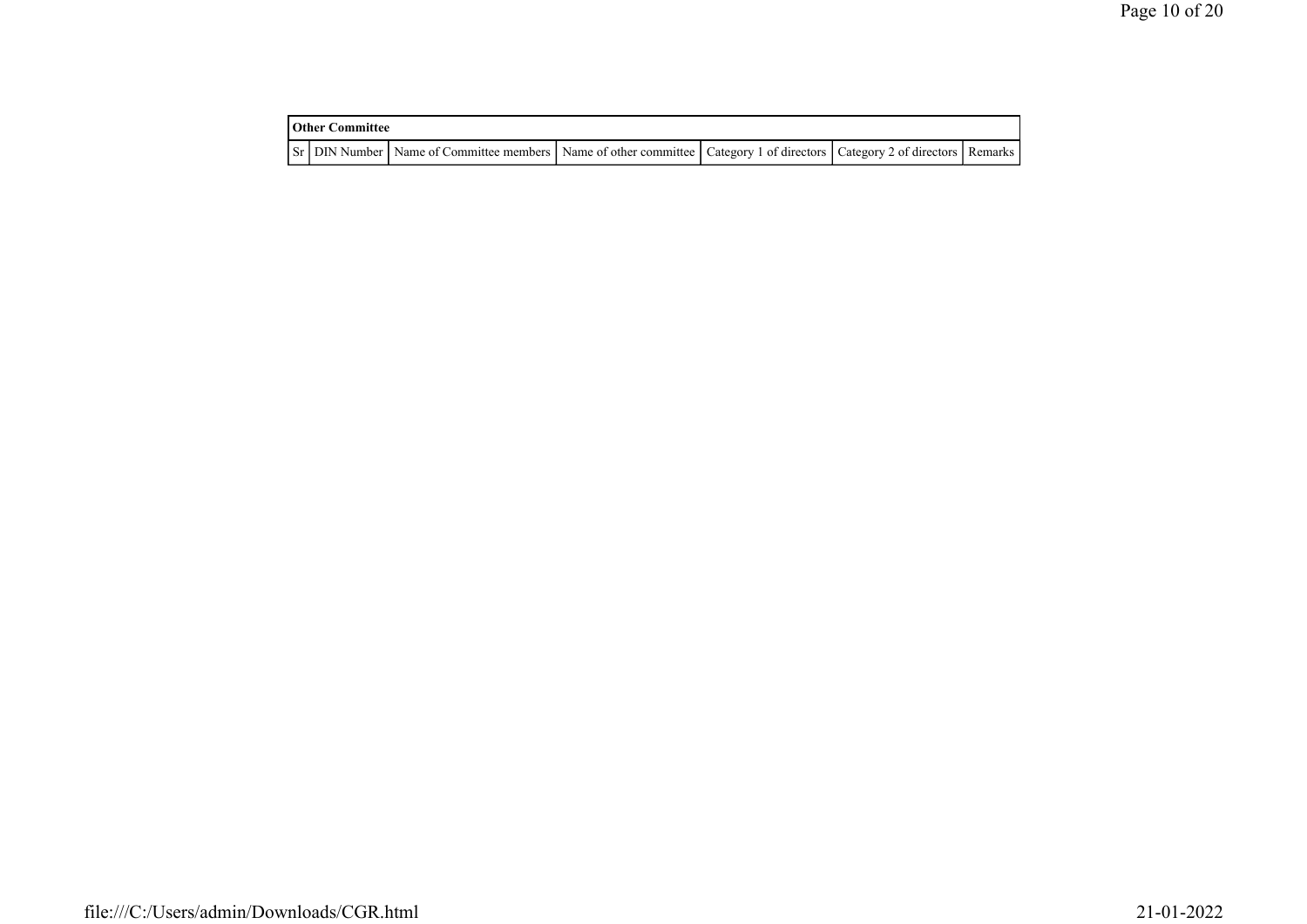|                |                                                                   |                                                               |                                                                      | <b>Annexure 1</b>                     |                                                     |                                                                                      |                                                                        |
|----------------|-------------------------------------------------------------------|---------------------------------------------------------------|----------------------------------------------------------------------|---------------------------------------|-----------------------------------------------------|--------------------------------------------------------------------------------------|------------------------------------------------------------------------|
|                | <b>Annexure 1</b>                                                 |                                                               |                                                                      |                                       |                                                     |                                                                                      |                                                                        |
|                | <b>III. Meeting of Board of Directors</b>                         |                                                               |                                                                      |                                       |                                                     |                                                                                      |                                                                        |
|                | Disclosure of notes on meeting of                                 | board of directors explanatory                                |                                                                      |                                       |                                                     |                                                                                      |                                                                        |
| Sr             | $Date(s)$ of<br>meeting (if<br>any) in the<br>previous<br>quarter | $Date(s)$ of<br>meeting (if<br>any) in the<br>current quarter | Maximum gap<br>between any two<br>consecutive (in<br>number of days) | Notes for<br>not<br>providing<br>Date | Whether<br>requirement of<br>Ouorum met<br>(Yes/No) | Number of Directors<br>present* (All directors<br>including Independent<br>Director) | No. of<br>Independent<br><b>Directors</b><br>attending the<br>meeting* |
|                | 12-07-2021                                                        |                                                               |                                                                      |                                       | Yes                                                 | π                                                                                    | 2                                                                      |
| $\overline{2}$ | 20-07-2021                                                        |                                                               |                                                                      |                                       | Yes                                                 | π                                                                                    | $\overline{2}$                                                         |
| 3              |                                                                   | 19-10-2021                                                    | 90                                                                   |                                       | Yes                                                 | 8                                                                                    | 3                                                                      |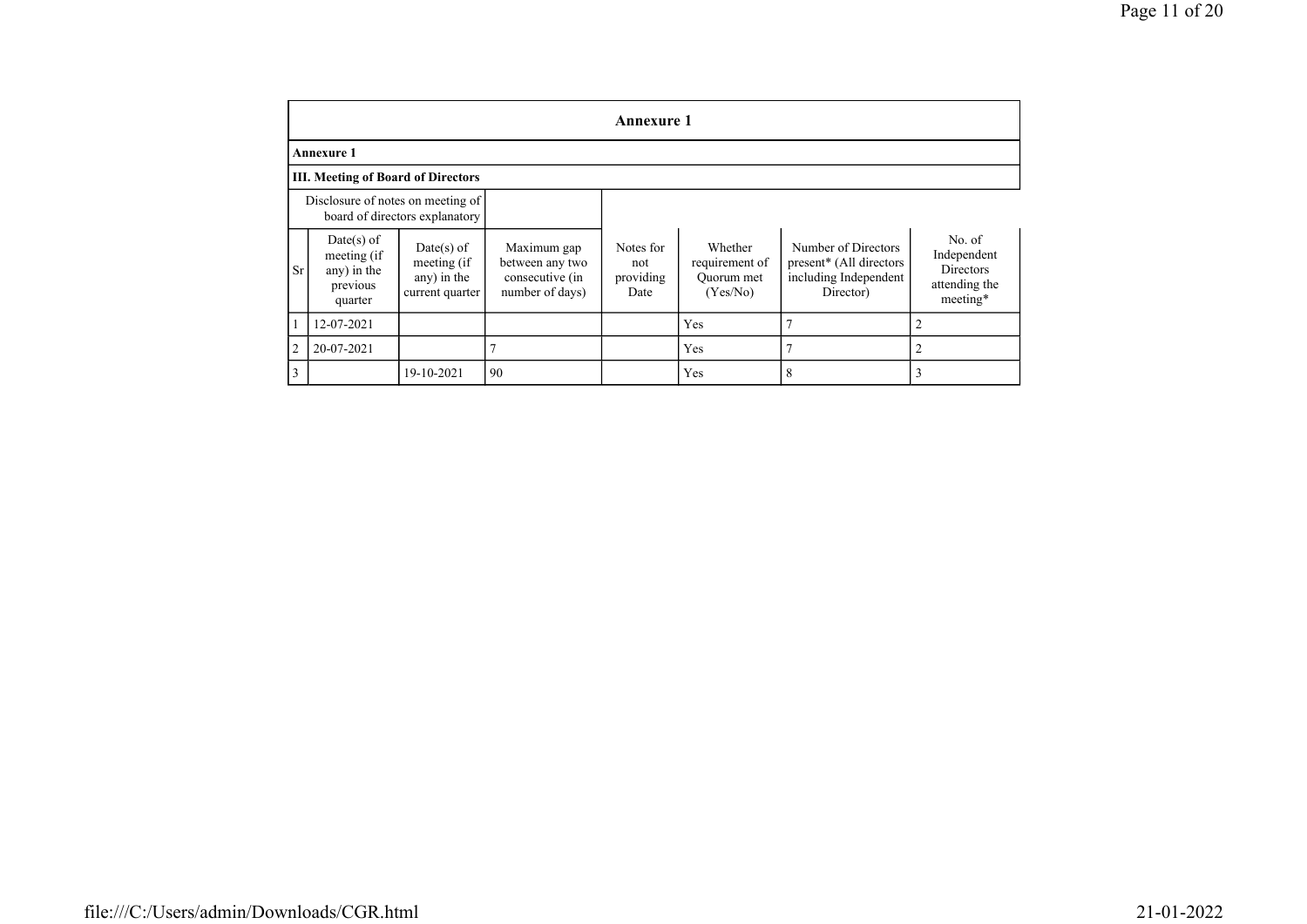|                |                                           |                                                                                                                  |                                                                            | <b>Annexure 1</b>             |                                       |                                                          |                                                                                                      |                                                                        |
|----------------|-------------------------------------------|------------------------------------------------------------------------------------------------------------------|----------------------------------------------------------------------------|-------------------------------|---------------------------------------|----------------------------------------------------------|------------------------------------------------------------------------------------------------------|------------------------------------------------------------------------|
|                | <b>IV. Meeting of Committees</b>          |                                                                                                                  |                                                                            |                               |                                       |                                                          |                                                                                                      |                                                                        |
|                |                                           |                                                                                                                  |                                                                            |                               |                                       | Disclosure of notes on meeting of committees explanatory |                                                                                                      |                                                                        |
| <b>Sr</b>      | Name of<br>Committee                      | $Date(s)$ of meeting<br>(Enter dates of<br>Previous quarter<br>and Current quarter<br>in chronological<br>order) | Maximum gap<br>between any<br>two<br>consecutive (in<br>number of<br>days) | Name of<br>other<br>committee | Reson for<br>not<br>providing<br>date | Whether<br>requirement of<br>Ouorum met<br>(Yes/No)      | Number of<br><b>Directors</b><br>present* (All<br>directors<br>including<br>Independent<br>Director) | No. of<br>Independent<br><b>Directors</b><br>attending the<br>meeting* |
| $\mathbf{1}$   | Audit<br>Committee                        | 20-07-2021                                                                                                       |                                                                            |                               |                                       | Yes                                                      | 3                                                                                                    | $\overline{2}$                                                         |
| $\overline{c}$ | Audit<br>Committee                        | 18-08-2021                                                                                                       | 28                                                                         |                               |                                       | Yes                                                      | 3                                                                                                    | $\overline{2}$                                                         |
| $\overline{3}$ | Audit<br>Committee                        | 28-09-2021                                                                                                       | 40                                                                         |                               |                                       | Yes                                                      | 3                                                                                                    | $\overline{2}$                                                         |
| $\overline{4}$ | Audit<br>Committee                        | 18-10-2021                                                                                                       | 19                                                                         |                               |                                       | Yes                                                      | 3                                                                                                    | $\overline{2}$                                                         |
| 5              | Stakeholders<br>Relationship<br>Committee | 20-07-2021                                                                                                       |                                                                            |                               |                                       | Yes                                                      | 3                                                                                                    | 1                                                                      |
| 6              | Stakeholders<br>Relationship<br>Committee | 18-10-2021                                                                                                       | 89                                                                         |                               |                                       | Yes                                                      | 3                                                                                                    | 1                                                                      |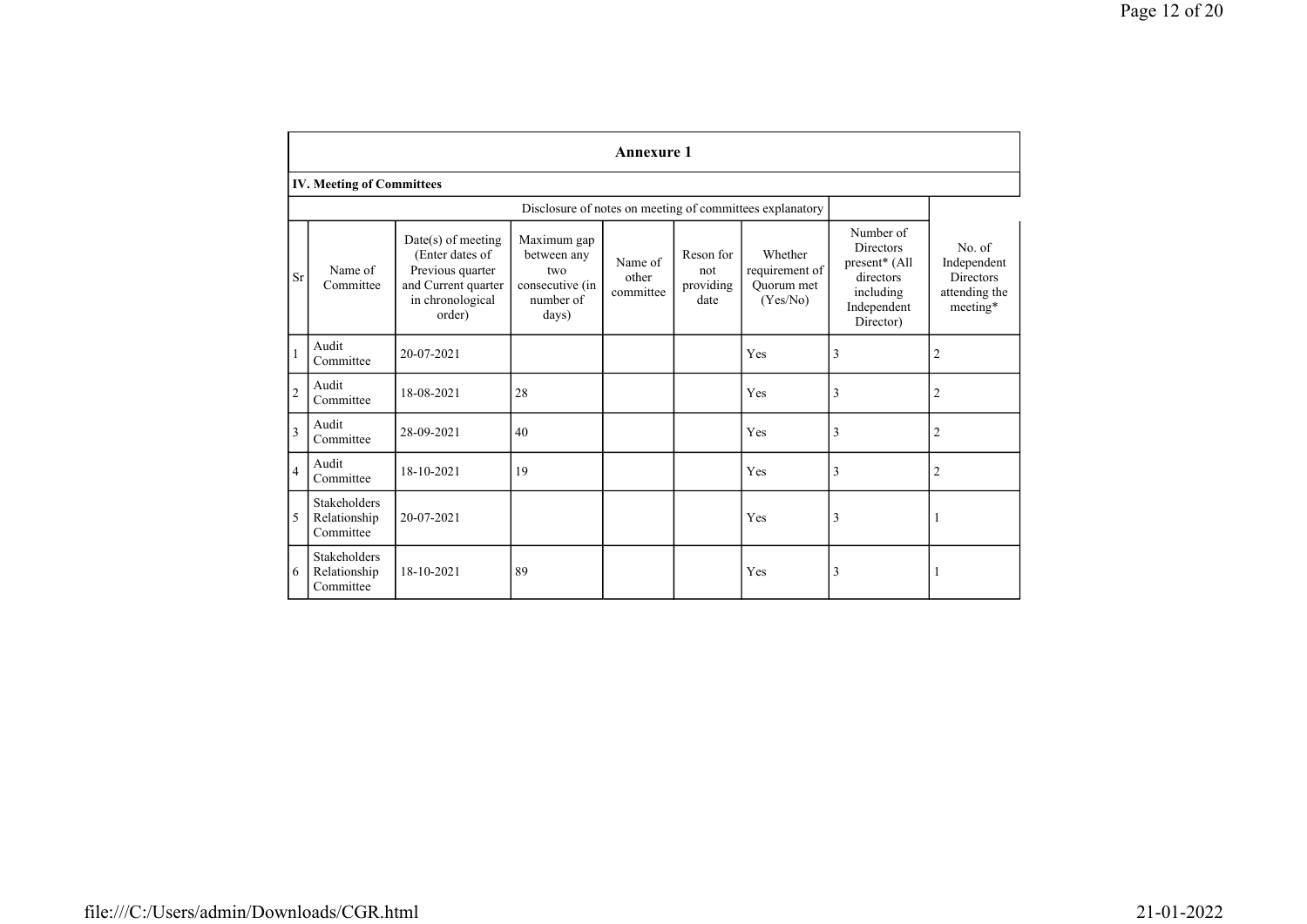|           | <b>Annexure 1</b>                |                                                                                                                  |                                                                         |                               |                                       |                                                     |                                                                                                           |                                                                        |
|-----------|----------------------------------|------------------------------------------------------------------------------------------------------------------|-------------------------------------------------------------------------|-------------------------------|---------------------------------------|-----------------------------------------------------|-----------------------------------------------------------------------------------------------------------|------------------------------------------------------------------------|
|           | <b>IV. Meeting of Committees</b> |                                                                                                                  |                                                                         |                               |                                       |                                                     |                                                                                                           |                                                                        |
| <b>Sr</b> | Name of<br>Committee             | $Date(s)$ of meeting<br>(Enter dates of<br>Previous quarter<br>and Current quarter<br>in chronological<br>order) | Maximum gap<br>between any<br>two consecutive<br>(in number of<br>days) | Name of<br>other<br>committee | Reson for<br>not<br>providing<br>date | Whether<br>requirement of<br>Quorum met<br>(Yes/No) | Number of<br>Directors<br>present <sup>*</sup> (All<br>directors<br>including<br>Independent<br>Director) | No. of<br>Independent<br><b>Directors</b><br>attending the<br>meeting* |
| 7         | Risk<br>Management<br>Committee  | $07 - 10 - 2021$                                                                                                 |                                                                         |                               |                                       | Yes                                                 | 3                                                                                                         |                                                                        |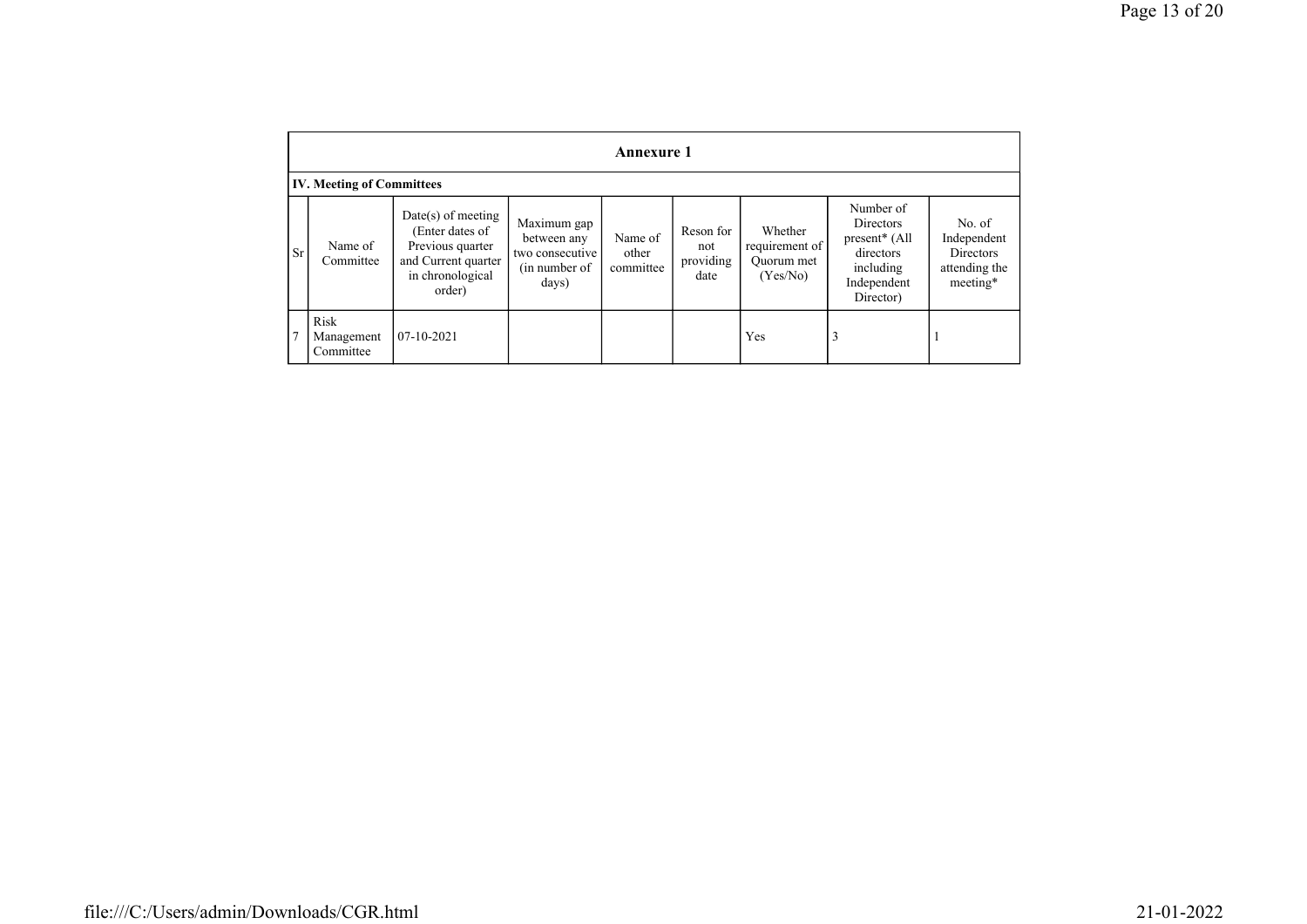|                | Annexure 1                                                                                                |                                  |                                                                    |  |  |
|----------------|-----------------------------------------------------------------------------------------------------------|----------------------------------|--------------------------------------------------------------------|--|--|
|                | <b>V. Related Party Transactions</b>                                                                      |                                  |                                                                    |  |  |
| Sr             | Subject                                                                                                   | Compliance status<br>(Yes/No/NA) | If status is "No" details of non-<br>compliance may be given here. |  |  |
|                | Whether prior approval of audit committee obtained                                                        | Yes                              |                                                                    |  |  |
| $\overline{2}$ | Whether shareholder approval obtained for material RPT                                                    | Yes                              |                                                                    |  |  |
| $\overline{3}$ | Whether details of RPT entered into pursuant to omnibus approval<br>have been reviewed by Audit Committee | Yes                              |                                                                    |  |  |
|                | Disclosure of notes of material transaction with related party<br>Textual Information(1)                  |                                  |                                                                    |  |  |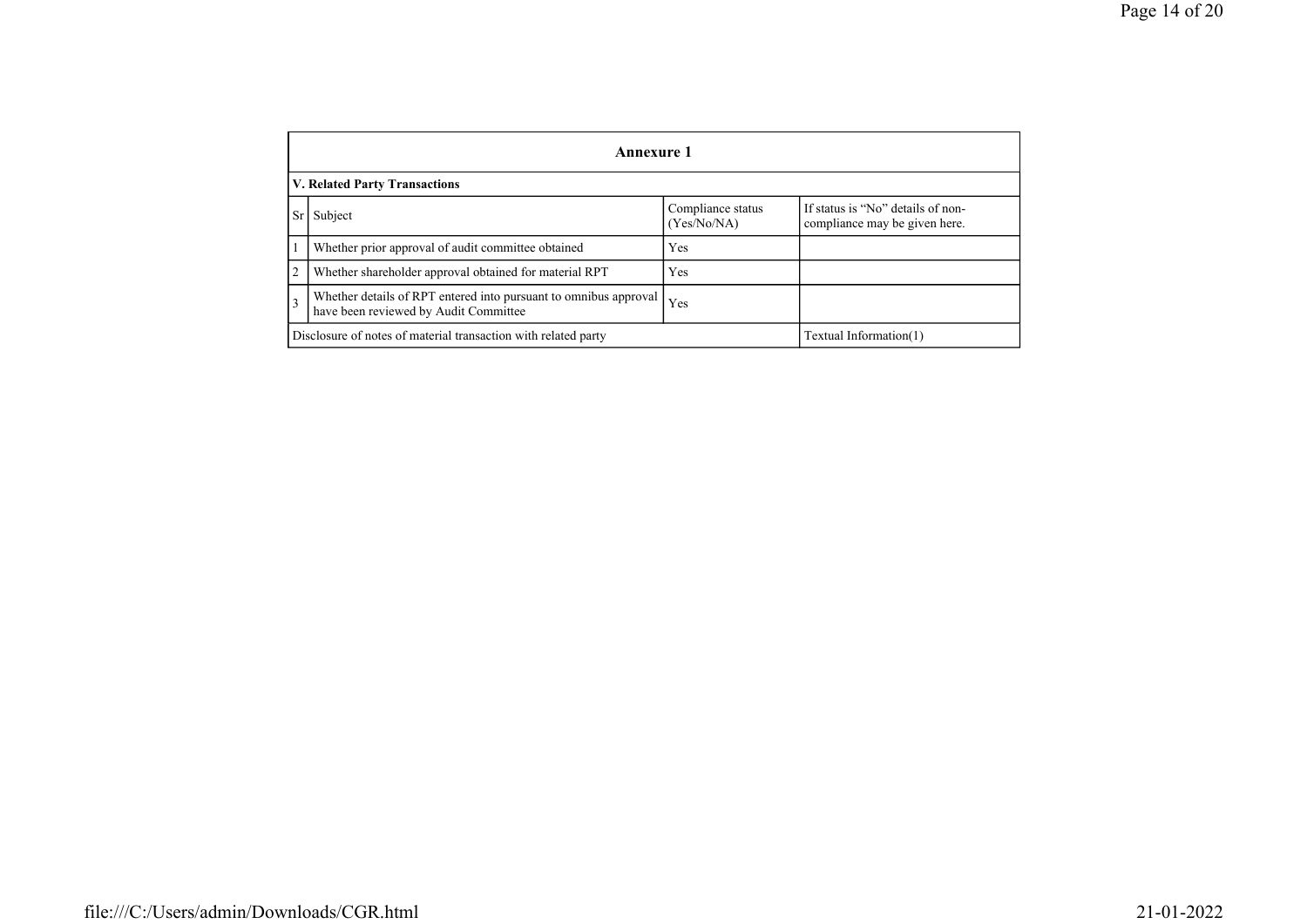| <b>Text Block</b>      |                                                                                                                                                                                                                                                                                                                                                                                                   |  |
|------------------------|---------------------------------------------------------------------------------------------------------------------------------------------------------------------------------------------------------------------------------------------------------------------------------------------------------------------------------------------------------------------------------------------------|--|
| Textual Information(1) | During the quarter ended 31 December, 2021, the Company had material related party transactions with<br>JSW Steel Limited for an amount aggregating to INR 203.75 crores and with Bhushan Steel Limited for<br>an amount aggregating to INR 193.63 crores. These related party transactions were within the limits of<br>the material related party transactions as approved by the shareholders. |  |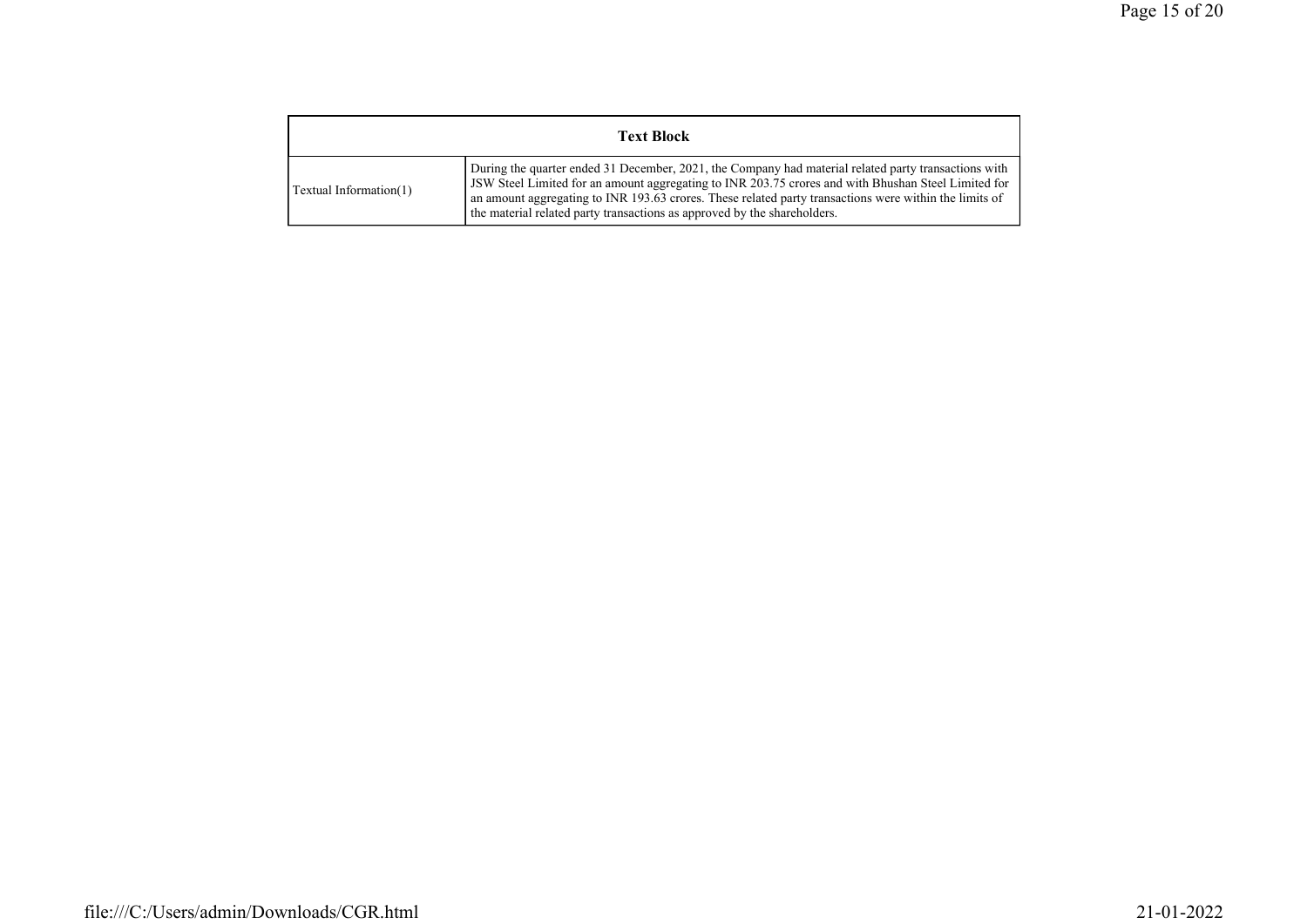|                         | Annexure 1                                                                                                                                                                                                      |                               |  |  |  |
|-------------------------|-----------------------------------------------------------------------------------------------------------------------------------------------------------------------------------------------------------------|-------------------------------|--|--|--|
|                         | <b>VI. Affirmations</b>                                                                                                                                                                                         |                               |  |  |  |
| Sr <sup>1</sup>         | Subject                                                                                                                                                                                                         | Compliance status<br>(Yes/No) |  |  |  |
|                         | The composition of Board of Directors is in terms of SEBI (Listing obligations and disclosure requirements)<br>Regulations, 2015                                                                                | Yes                           |  |  |  |
| $\overline{2}$          | The composition of the following committees is in terms of SEBI(Listing obligations and disclosure<br>requirements) Regulations, 2015 a. Audit Committee                                                        | Yes                           |  |  |  |
| $\overline{\mathbf{3}}$ | The composition of the following committees is in terms of SEBI(Listing obligations and disclosure<br>requirements) Regulations, 2015. b. Nomination & remuneration committee                                   | Yes                           |  |  |  |
| $\overline{4}$          | The composition of the following committees is in terms of SEBI(Listing obligations and disclosure<br>requirements) Regulations, 2015. c. Stakeholders relationship committee                                   | Yes                           |  |  |  |
| 5                       | The composition of the following committees is in terms of SEBI(Listing obligations and disclosure<br>requirements) Regulations, 2015. d. Risk management committee (applicable to the top 500 listed entities) | Yes                           |  |  |  |
| 6                       | The committee members have been made aware of their powers, role and responsibilities as specified in SEBI<br>(Listing obligations and disclosure requirements) Regulations, 2015.                              | Yes                           |  |  |  |
|                         | The meetings of the board of directors and the above committees have been conducted in the manner as specified<br>in SEBI (Listing obligations and disclosure requirements) Regulations, 2015.                  | Yes                           |  |  |  |
| 8                       | This report and/or the report submitted in the previous quarter has been placed before Board of Directors.                                                                                                      | Yes                           |  |  |  |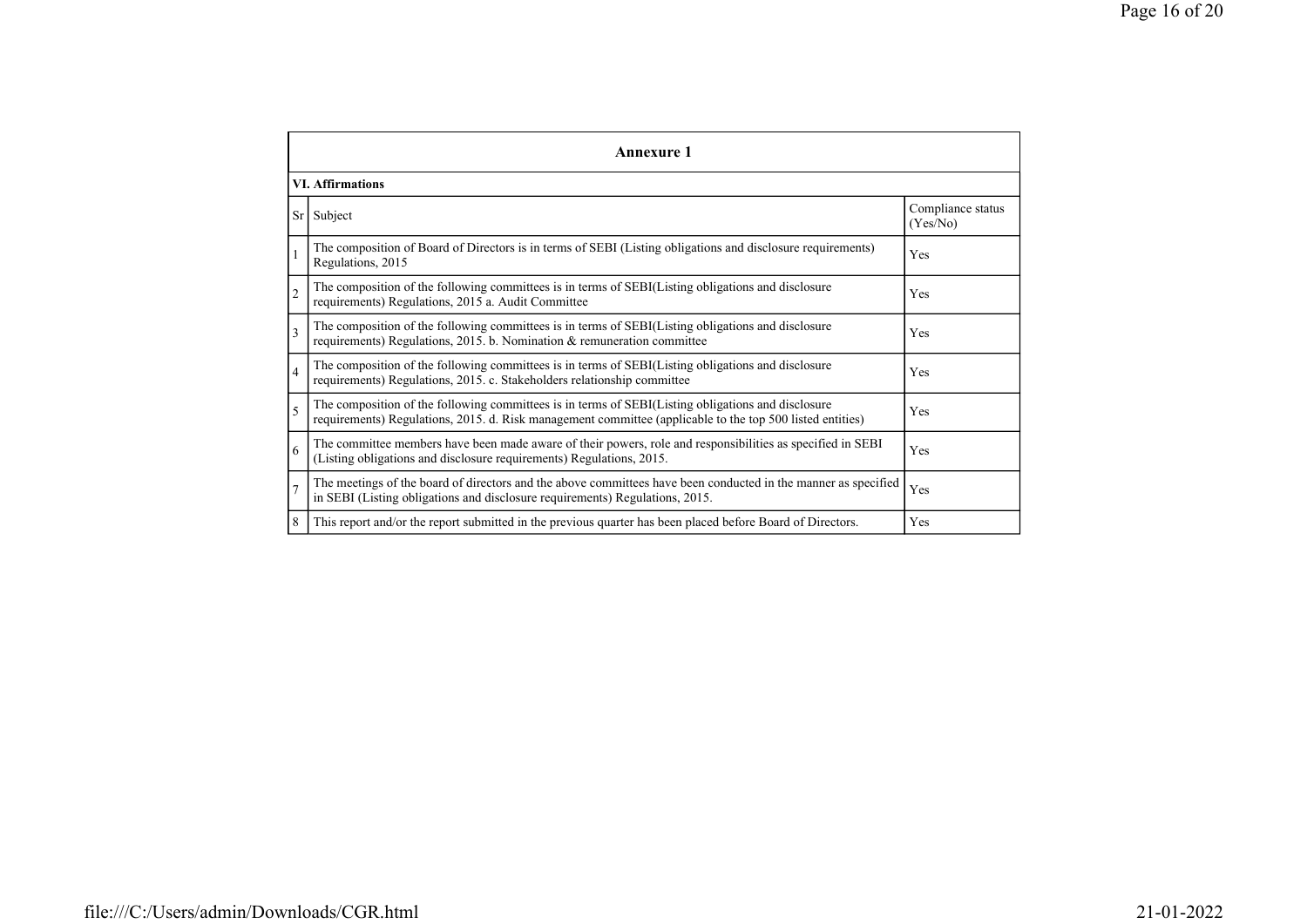|     | <b>Annexure 1</b> |                                          |  |
|-----|-------------------|------------------------------------------|--|
| -Sr | Subject           | Compliance status                        |  |
|     | Name of signatory | Ajay Kadhao                              |  |
|     | Designation       | Company Secretary and Compliance Officer |  |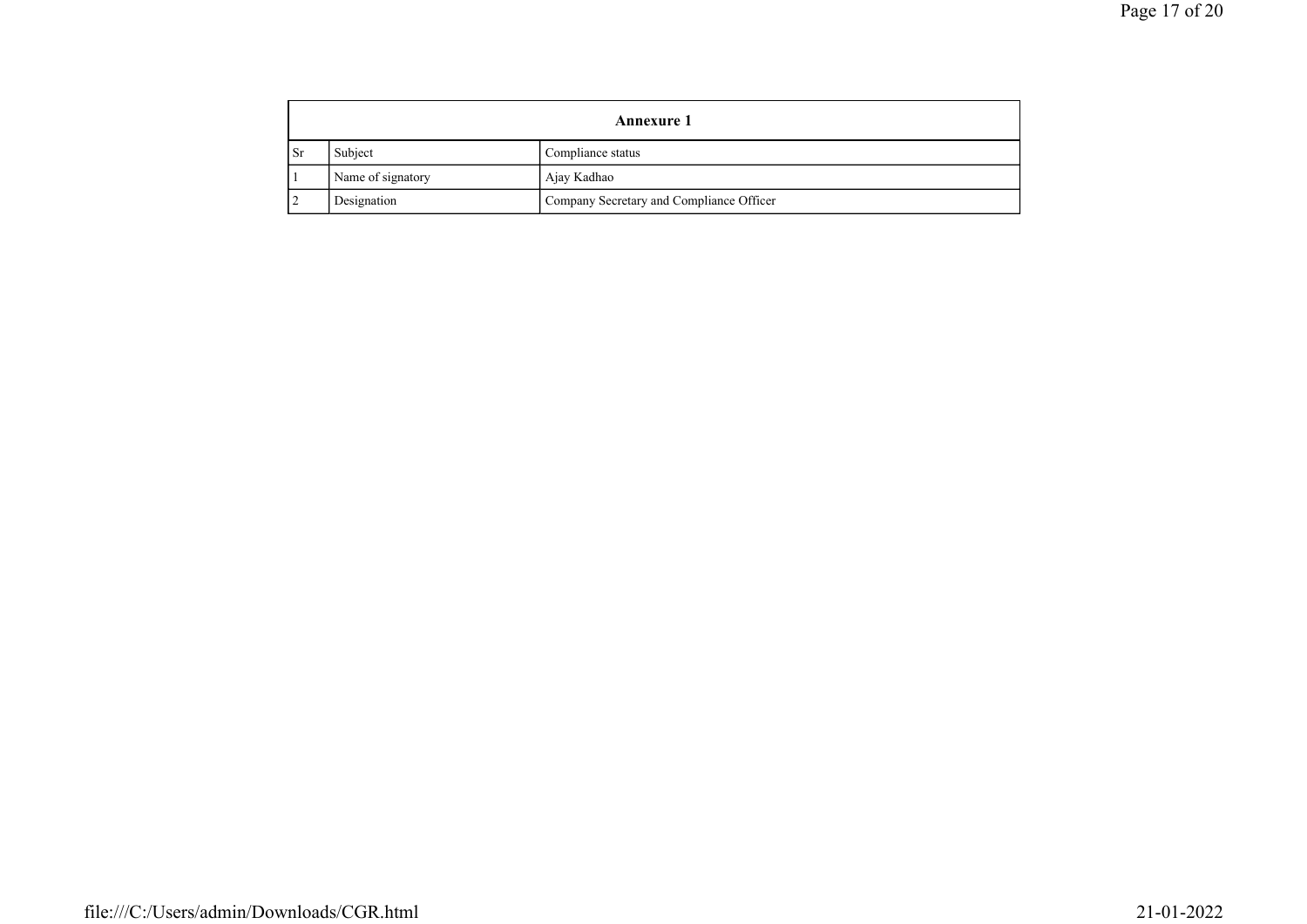Text Block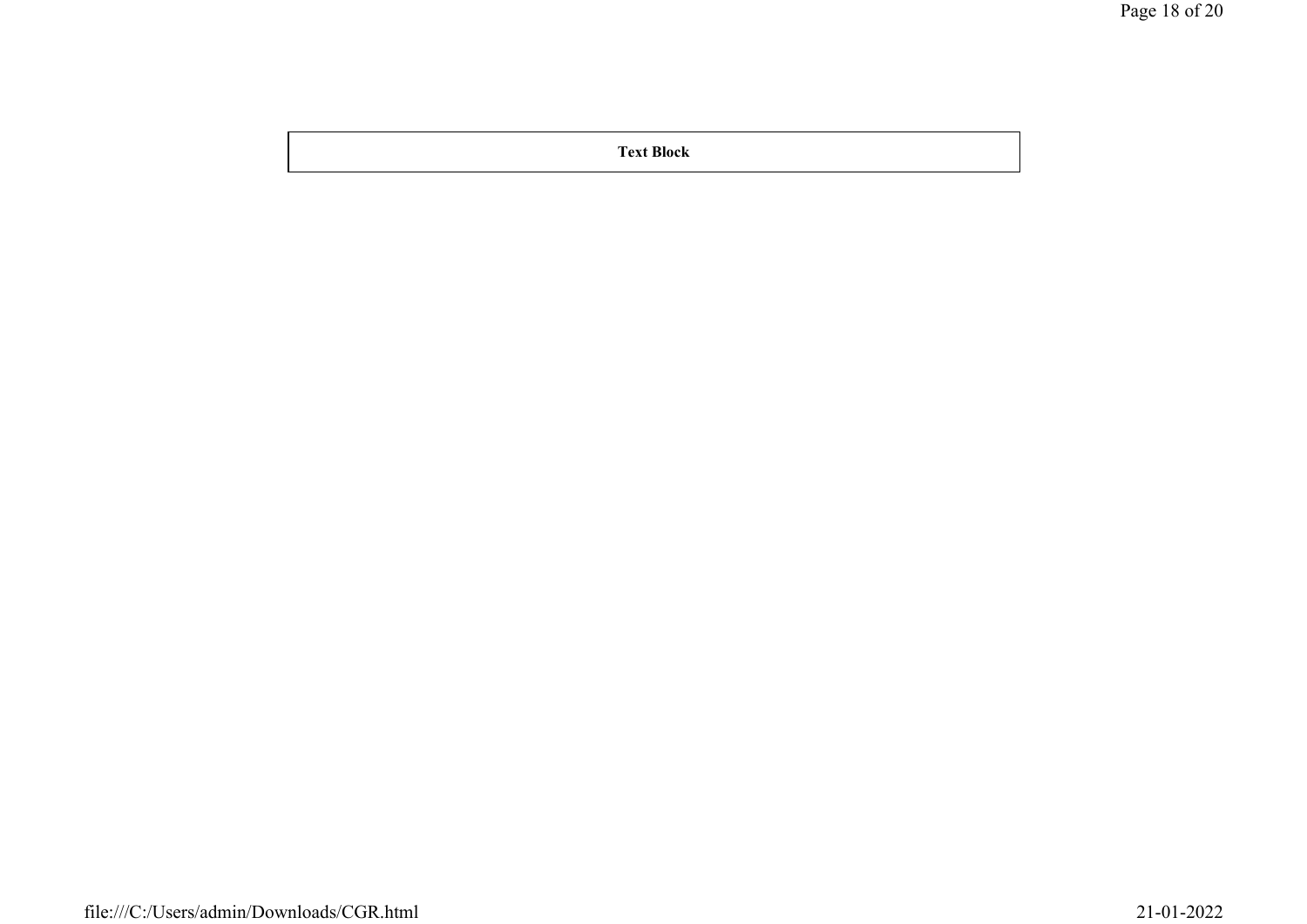| <b>Signatory Details</b> |                                          |  |
|--------------------------|------------------------------------------|--|
| Name of signatory        | Ajay Kadhao                              |  |
| Designation of person    | Company Secretary and Compliance Officer |  |
| Place                    | Mumbai                                   |  |
| Date                     | 21-01-2022                               |  |